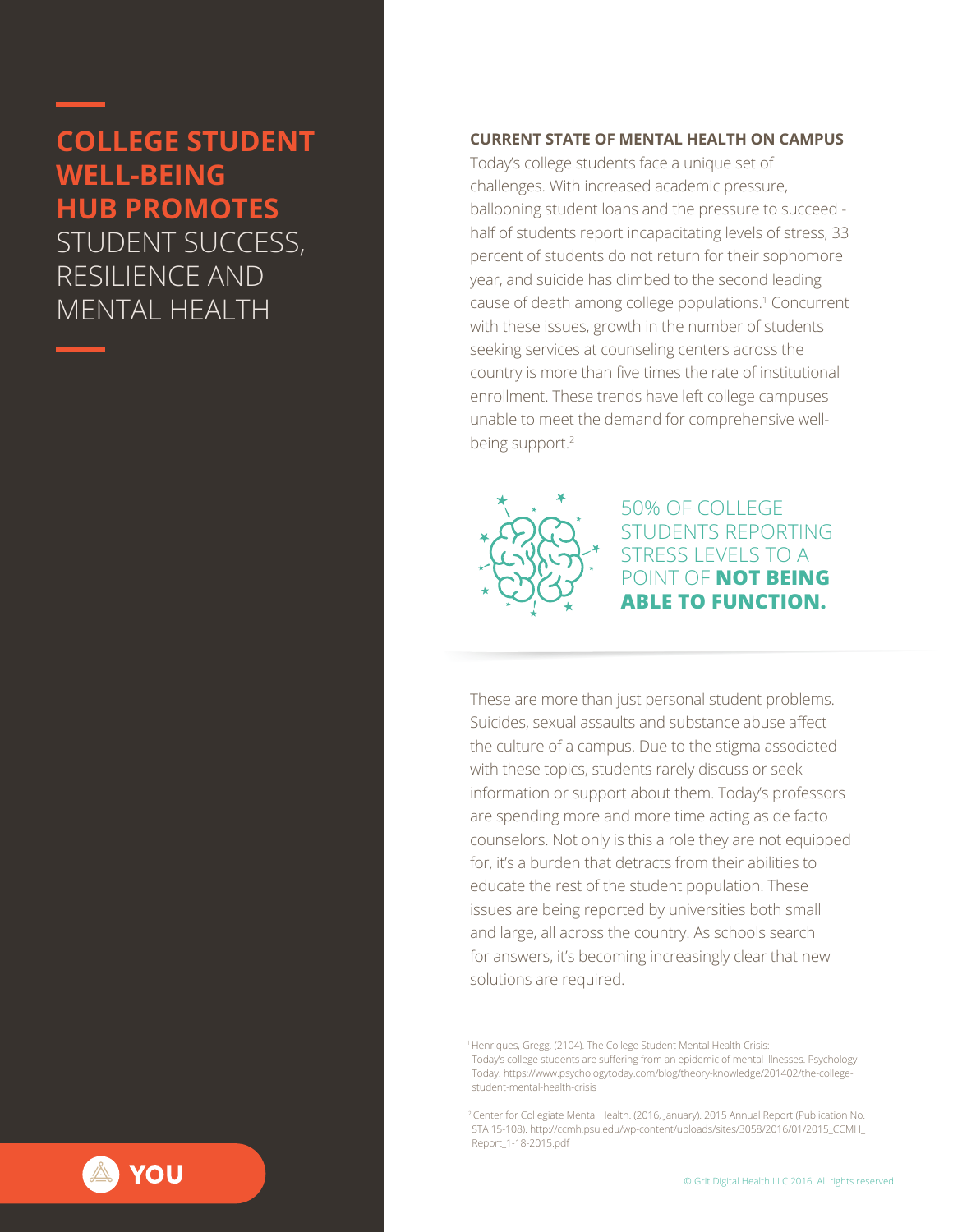### **THE GENESIS OF THE YOU STUDENT WELL-BEING HUB**

At Colorado State University, as well as schools on a national scale, strengthening resilience in students is a top priority. As CSU searched for methods for rebuilding resilience, they developed a partnership with Cactus Marketing Communications, an ad agency with significant behavioral health experience. Cactus had recently developed and launched **Man Therapy**, an early intervention mental health program designed to reduce suicides among workingage men. Man Therapy's overwhelming national and international success led to a conversation between Cactus and CSU to determine if Man Therapy could be the right solution for college student populations.

In 2014 Man Therapy was tested with a subset of the CSU population through a series of focus groups. Although students expressed the need for a digital platform for their mental health, the Man Therapy portal proved too narrow a platform to adequately serve the diverse college population, the most obvious deficiency being that Man Therapy is male-specific. In addition, focus groups simply did not connect with the main character, Dr. Rich Mahogany. Students reported that he was not relevant to the issues they faced during the first few years away from home.

# ONE THING THAT QUICKLY BECAME CLEAR IS THAT COLLEGE STUDENTS COULD BENEFIT FROM AN EARLY INTERVENTION **MENTAL HEALTH PROGRAM DESIGNED WITH THEIR ISSUES IN MIND.**

Plus, a custom-built digital portal could connect with students on their terms through laptops, tablets and smartphones. So Cactus concluded that Man Therapy is not the most effective solution for college settings and chose to start

from scratch. A new problem called for a new team. Grit Digital Health was created to focus on a new solution for college mental health.

#### **PARTNERING WITH COLORADO STATE**

After 18-months of development between the Grit and CSU teams, including student focus groups and interdisciplinary input from administration, the YOU portal was created and piloted on campus for an 8-week period.



**YOU FOCUSES ON SERVING STUDENTS** RATHER THAN JUST STUDENT PROBLEMS.

The initial planning and research phase revealed the need for a comprehensive solution to wellbeing. Focus groups with students also led Grit and CSU staff to the first major breakthrough — college mental health problems don't happen in a vacuum. Stress can lead to sleep issues, which can lead to self-medication with drugs and alcohol, which can lead to social withdrawal, which can lead to increased stress on academics and relationships. When students seek help for one specific issue it does little to help their overall well-being, despite opening the door for new conversations and exploration. This insight inspired Grit to develop a completely new studentcentric approach to college mental health.

During the pilot period, a controlled group of 1,500 students accessed the portal. From those findings came enhancements to the product's infrastructure and to the multimedia content in order to underscore the fact that YOU focuses on serving students rather than simply serving student problems. This student-centric approach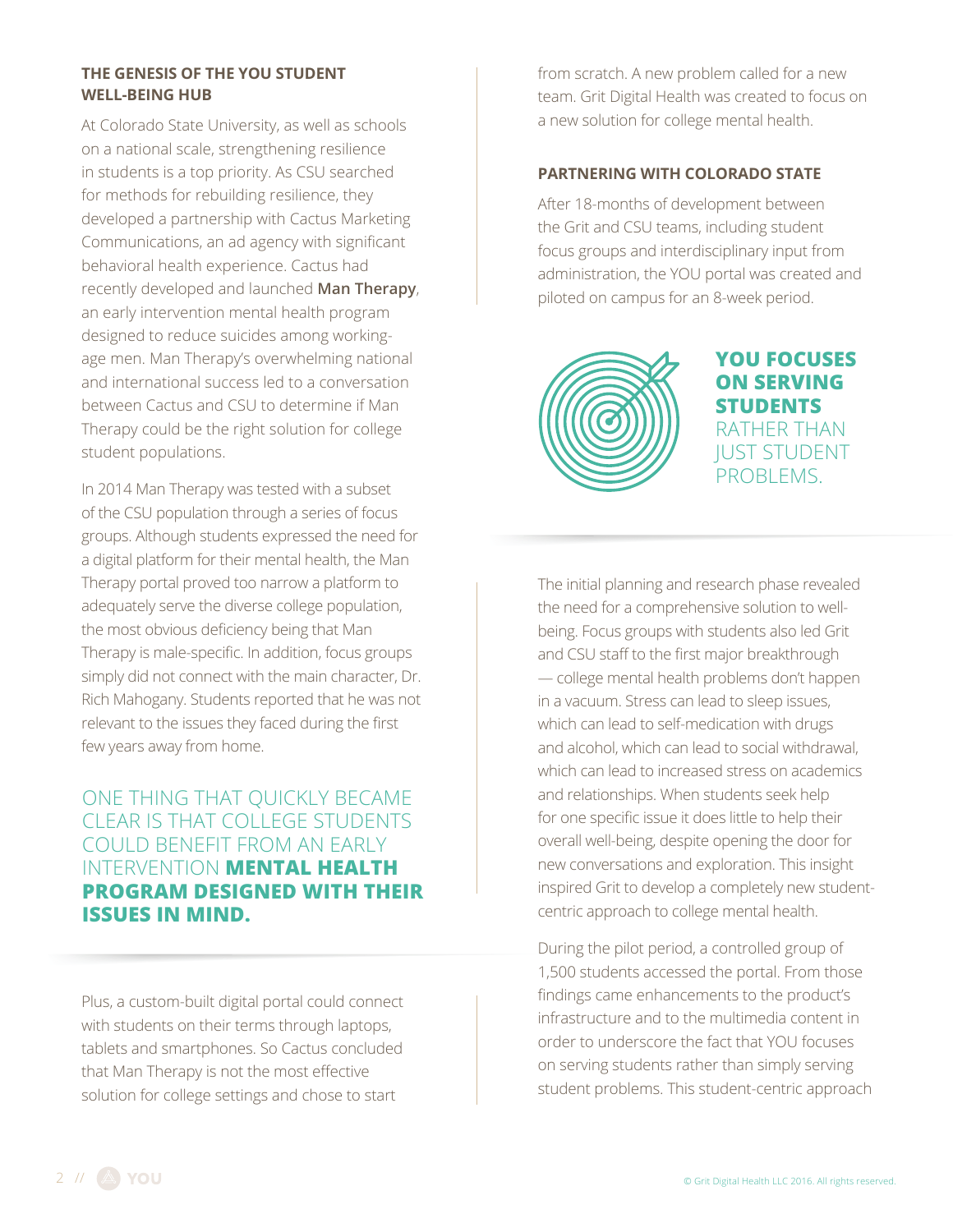proved to be an overwhelming success during the spring semester of 2016 when YOU was launched campus-wide at CSU following an email to the campus community from President Tony Frank and Vice President of Student Affairs, Blanche Hughes. During the first semester of YOU @ CSU's soft launch, 15 percent of the undergraduate student body (5,000 students) utilized the online well-being portal. With an array of valuable online and on-campus resources centralized and available to them via YOU, students spent an impressive average time of five minutes on the site per visit.

Through the partnership with CSU, Grit learned that mental health, although important, is simply not an attractive topic of exploration for college populations. Few students see their mental health as a problem amongst the many conflicting demands of college life. It's just not on their radar. Therefore the YOU portal was designed around the global idea of student success. The YOU portal helps students address the new challenges of college life before major damage is done. YOU increases the visibility and effectiveness of campus resources by connecting students to the right resources at the right time. It also promotes inclusion and equity on campuses. Something as simple as meeting the right mentor, getting involved in a campus organization or discovering a new passion can help provide a sense of direction that puts shaky students on the path to success.

Today's college students are digital natives. The first place they look for help is on the web. Although valuable on their own, individual campus resources lack the ability to effectively address all aspects of student life. In addition to providing original content, the YOU portal aggregates and presents these campus resources with a cohesive look and feel. Plus, by connecting with students before the point of crisis, YOU reduces the strain on other student services, like counseling, which are struggling to keep up with campus demand.

As a development partner, CSU leadership

reviewed content and provided feedback at every step of the process. University stakeholders communicated their wishes for portal content and functionality and enhancements were made incorporating many of these suggestions. The partnership was formalized in a Master Research Development Agreement to allow a team of CSU research faculty to conduct studies on both the pilot and the campus-wide launch to examine the utility of the YOU portal among CSU students.

#### **THE SOLUTION IS YOU**

YOU emphasizes individual well-being and self-awareness in order to connect students to information, campus resources, peers and opportunities. From academics and social life, to mental and physical health, YOU is a new kind of solution, focused on skill-building for holistic wellness rather than specific deficiencies. Depending on the need, the want, or the will, students can connect with hundreds of pieces of content within each section of YOU. Students can also use the system-wide search function to locate more specific assistance in the moment.



**YOU** CONNECTS STUDENTS TO ON-CAMPUS AND ONLINE RESOURCES USING PERSONALIZATION AND BEST PRACTICES TO **HELP STUDENTS LEAD PRODUCTIVE, WELL-BALANCED COLLEGE LIVES.** 

This 360-degree digital tool is optimized for both desktop and mobile viewing, meaning it's available to students 24/7 with privacy and anonymity not normally associated with seeking help.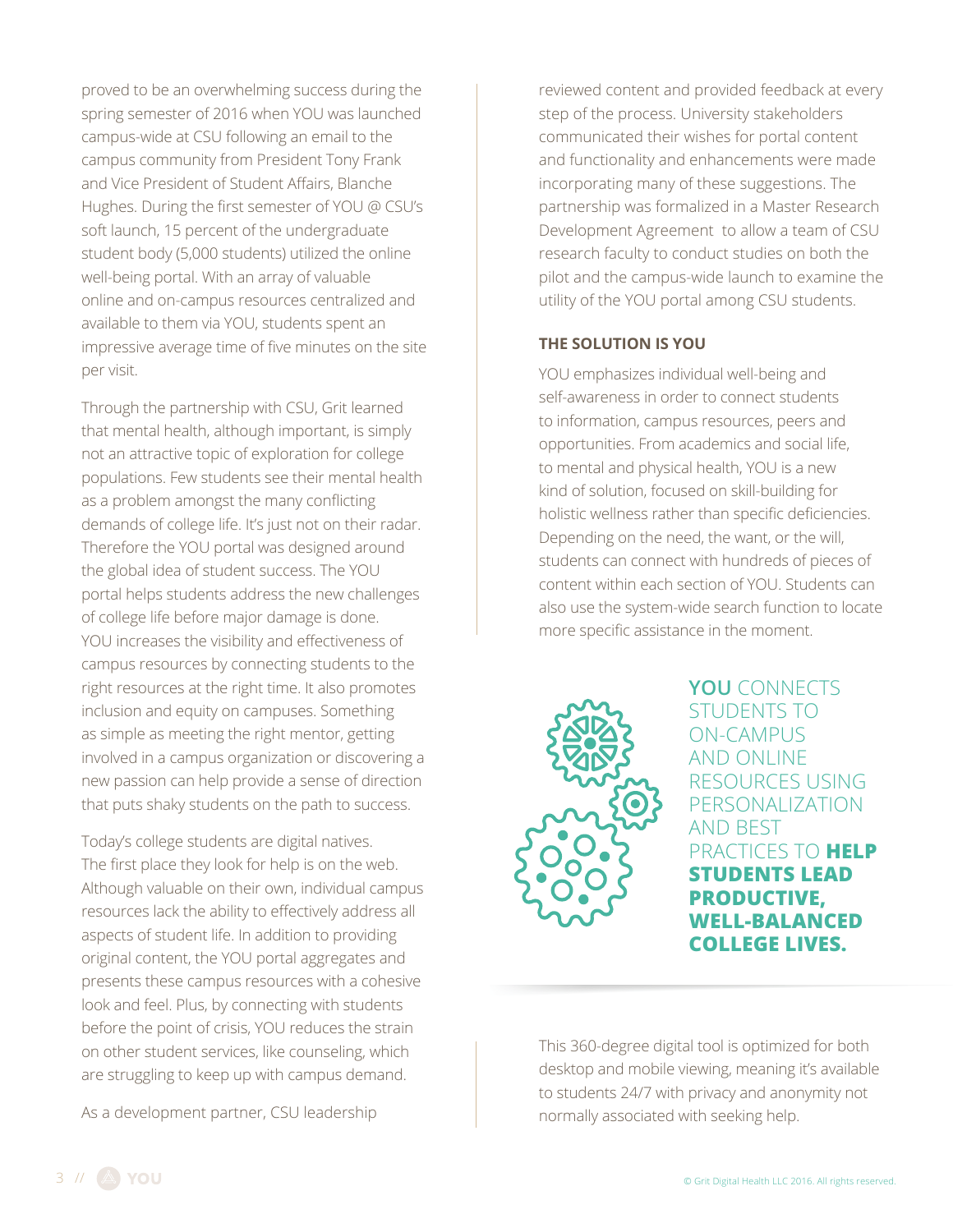**YOU engages students on their terms and works by connecting with the whole student in three distinct areas of wellness.**

## **SUCCEED – Academic & Career Success**

SUCCEED assists with academics connecting students to study tips, tutors, as well as assists with finding internships, jobs, and career paths – supporting campus career centers. The typical barometer for collegiate success, the SUCCEED domain enables students to make commitments to perpetuate their existing successes as well as set future goals.

# o۵U

#### **THRIVE – Physical & Mental Well-Being**

Maintaining a sound mind and body are crucial to leading a balanced and fulfilling life. The THRIVE domain enables students to assess, sustain and proactively care for their health amidst the stress of college life. THRIVE specifically assists college counseling centers by increasing visibility, accessibility, and serving as an extension of services.

#### **MATTER – Purpose & Campus Connections**

The MATTER domain helps students become aware of their connections to peers, friends and campus, aiding in discovering their passions and encouraging them to make healthy commitments for personal growth. MATTER increases visibility of campus resources to promote a united, connected, and prideful campus that fosters equitable access to resources for all student populations.

#### **HOW YOU WORKS**

The YOU portal is designed to blend seamlessly with existing campus digital properties. Students gain entry to the site via their official university email address. To ensure privacy, YOU lives on a completely separate server from the host university. However, by incorporating campus brand standards and the .edu domain architecture, students are presented with a portal that feels like official university property. YOU learns about individual students through a series of Reality Check questionnaires as well as through a student's individual profile.



THE MORE **YOU** LEARNS ABOUT A STUDENT, **THE MORE RELEVANT AND PERSONALIZED CONTENT IT PROVIDES.**

#### **PORTAL RESEARCH AND PILOT RESULTS**

Over the last year, YOU has embedded itself into the student health services within the CSU community. Spanning a full calendar year on campus, YOU has now been available to students encountering mid-terms, final exams, the end-of-semester internship/career search and first-year orientation to name just a few of the major stages in the college experience.

To measure this success apart from web analytics, the research team at CSU has conducted three phases of focus groups and subsequent surveys. The survey was capped at 350 respondents, who were asked questions regarding personal demographics, the level of personal relevancy of YOU and the level to which YOU can support students with their college experience.

The largest group of respondents (23 percent) were first-year students. Despite being launched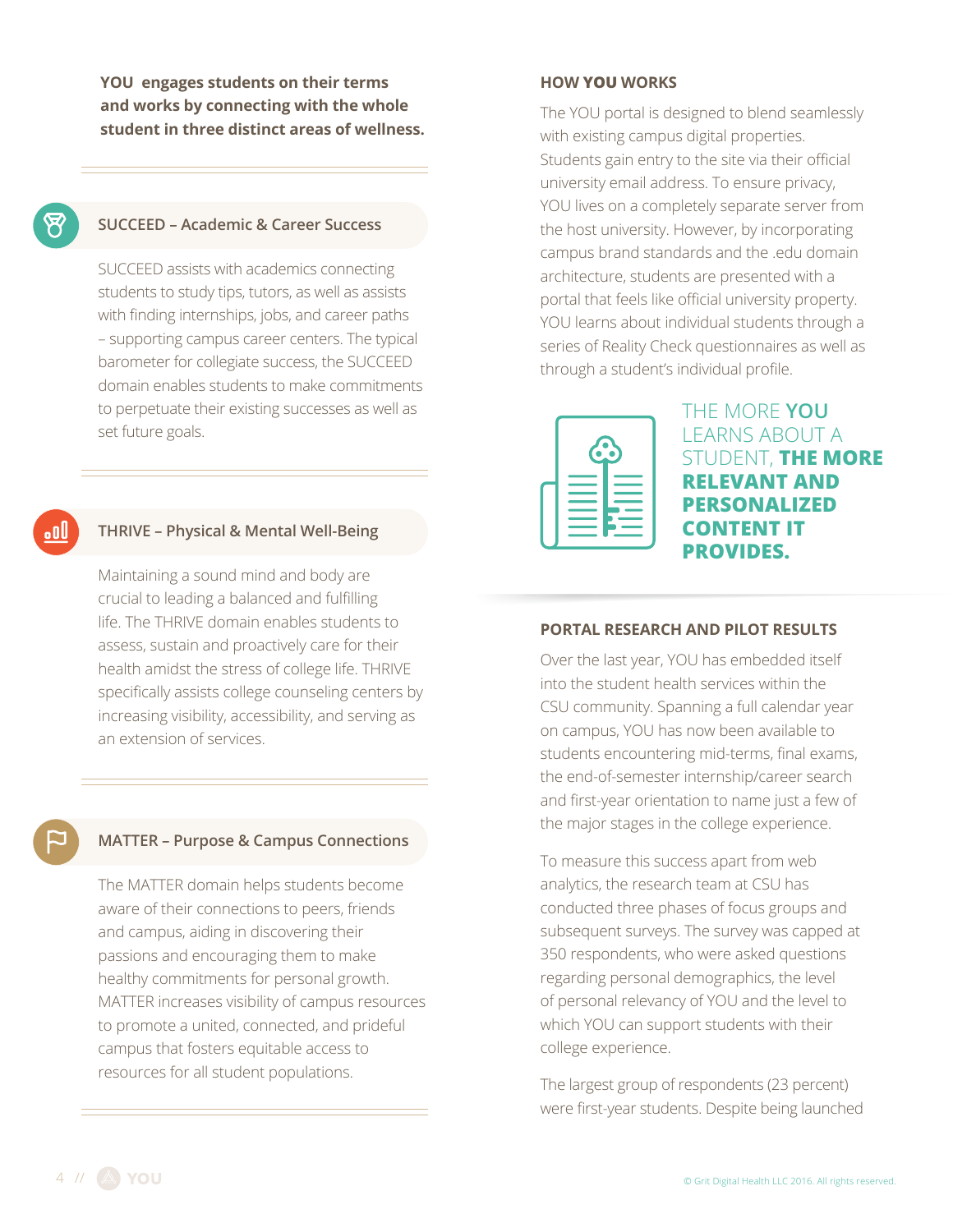only months before, the portal received more than 7,000 visits. Unique visits averaged an impressive five minutes per visit. **Of the 350 students surveyed, 92 percent reported learning something new about their physical and mental wellbeing on the portal – increasing student self-awareness and the likelihood that physical & mental health are priority areas throughout their college experience.** 

In the same survey, **87 percent of all students surveyed reported an increased awareness of campus resources and 76 percent reported being better able to manage stress as a result of YOU @ CSU.** Not only does this benefit students, it benefits the faculty and staff, and thus, the university as a whole by simply connecting those seeking resources with those who provide them. YOU increases the effectiveness and equitable access of campus resources for all student populations.

With such success, CSU and Grit started an integration plan for YOU to be introduced as part of the first-year orientation process and Ram Welcome weekend. Promotional tactics consisting of trainings with Orientation Leaders and Ram Welcome Leaders, articles placed in the official orientation brochure and sessions where an introductory YOU @ CSU video was shown to students collectively led to an increase in the YOU @ CSU user base. During orientation for the incoming class of 2016, over 1,500 new students created accounts on the portal, allowing them the opportunity to explore campus resources prior to the start of fall semester. These students spent an average of fiveand-a-half minutes on the site per visit with most frequent events including marking favorite content, completing the SUCCEED Reality Check and using the search function for terms like, "sleep", "stress" and "anger".

During the week following convocation, 500 students created accounts on YOU, thus positioning YOU as a reliable place to turn for students curious about campus resources, personal and academic success.



As of October 2016, YOU @ CSU has hosted 15,000 visits from 10,000 unique users averaging five minutes and fifteen seconds per visit.



During first-year orientation in the summer of 2016, 1,500 incoming students registered for YOU @ CSU, accessing campus resources before the start of fall semester.

#### **350 students complete spring survey**

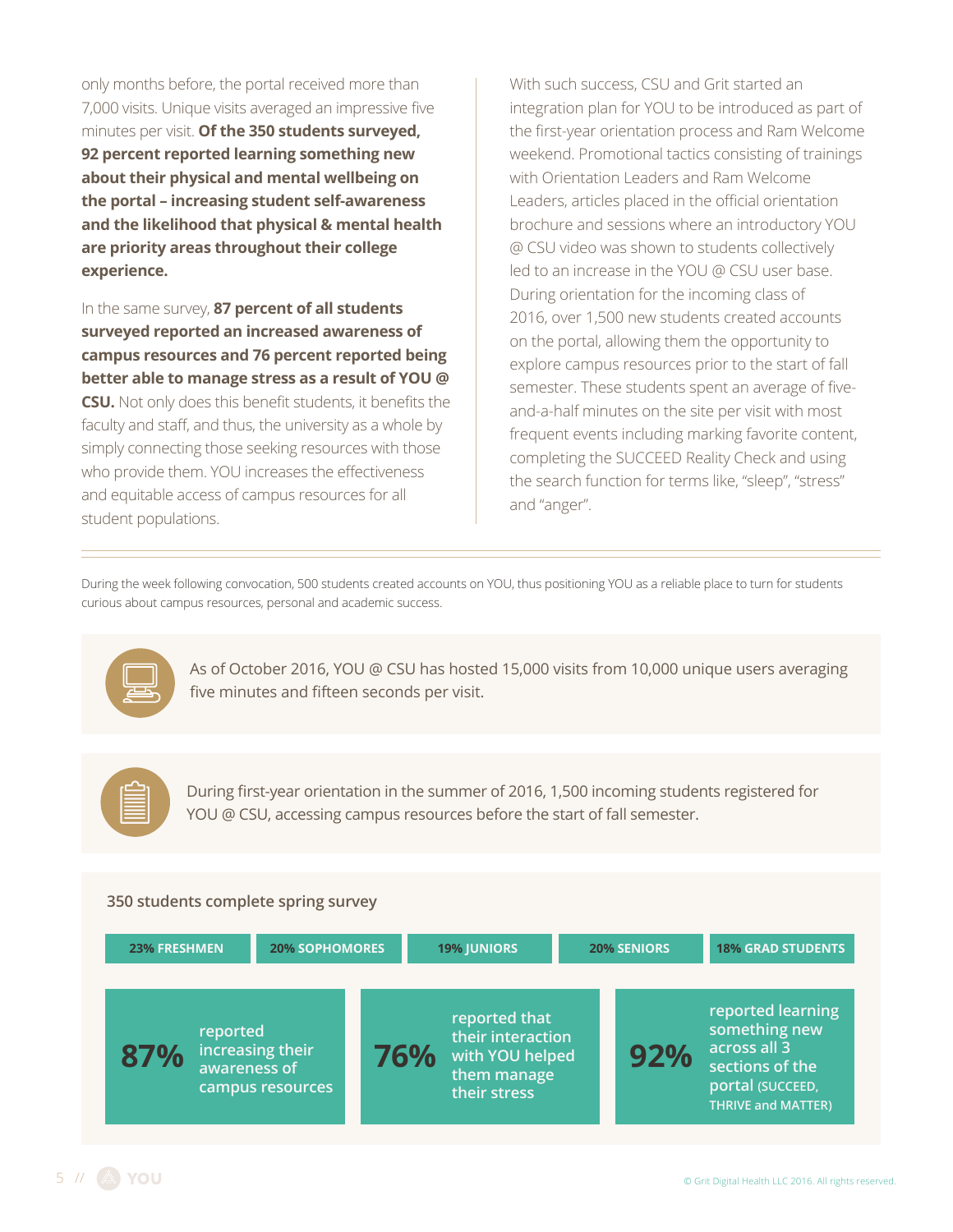

#### **MOST FREQUENTED CONTENT**

- **CSU Suicide/ Crisis Information**
- **Ross Szabo: Video on Anxiety**
- **Assessment: "What's Your Learning Style?"**

Despite the overall enthusiasm for YOU, the survey also revealed areas where the portal could improve. Students expressed a desire for different and interactive ways to communicate with the portal in the moment, as opposed to simply relying on data stored in the Reality Checks. Students also asked for even more customized content, particularly with regard to their year in school and their major. Graduate and professional students also expressed interest in a more personalized experience specific to their unique stressors. Students indicated they would like to see content periodically refreshed to pull them back into the portal, especially around specific times throughout the academic year (e.g., final exams, holiday breaks, etc.) Finally, students requested features allowing for greater social interaction within the portal. Suggestions included a daily question with live results as well as highlighting the most popular cards among the student body. This feedback is currently being incorporated into the platform, with continuous updates to address each focus area.

- **Internship Application Tips**
- **SilverCloud CBT Module on Anxiety**
- **CSU Career Center**

#### **YOU & CAMPUS RESOURCE PLANNING**

YOU also includes a campus dashboard that allows campuses to view aggregate data regarding students' usage of the site in real-time. YOU provides quantitative data regarding which resources are most viewed by students, as well as search teams utilized by students. This data can be broken down by student year, type of student, and specific date ranges, to name a few. This data informs two invaluable feedback loops. First, aggregate user data guides the behavioral health experts at Grit in the development and/or expansion of content areas within the portal. This ensures that content is always relevant and up-to-date according to students' current priority areas. Secondly, aggregate user data provides administrators an inside look into the heartbeat of issues on campus, while maintaining the confidentiality and anonymity of students. This is the first time that campus administrators have the ability to access this valuable data in real-time, enabling the specific allocation of time and resources to be devoted to the most pressing campus issues. This can inform the development of outreach efforts, as well as programming for specific populations.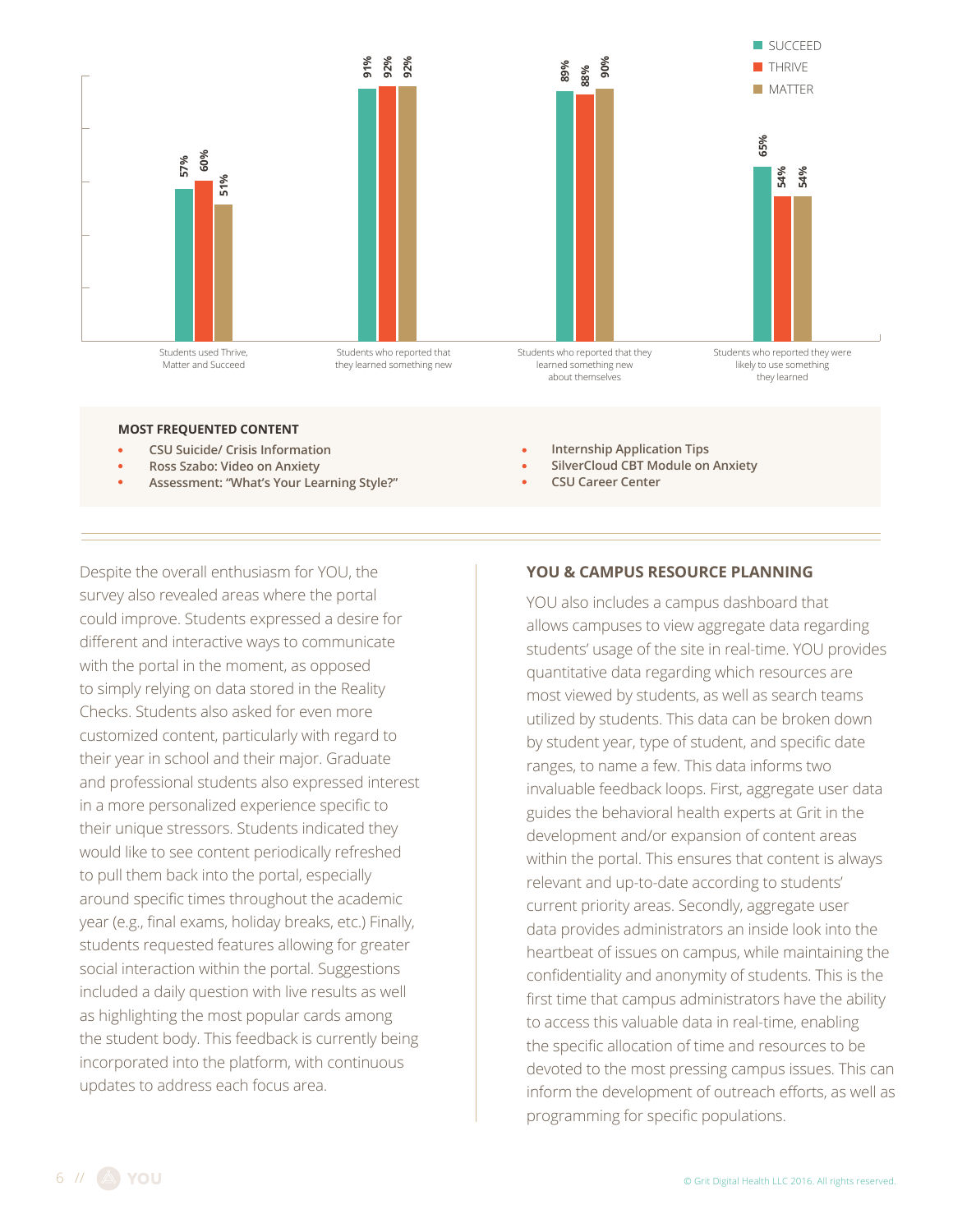#### **WHAT'S NEXT**

YOU continues to be a valuable resources to all CSU students, faculty, and staff. Content updates are continuously added to the YOU portal on current campus topics that evolve with the current campus landscape – in line with national and campus specific topic areas.

The effectiveness of the YOU portal on college campuses will continue to be evaluated.



WHILE THE COST OF IMPLEMENTING THE YOU PROGRAM IS FIXED, **THE POTENTIAL VALUE IS IMPOSSIBLE TO FULLY MEASURE.** 

#### **WHY YOU**

In addition to serving as an upstream college wellness portal, YOU provides a platform for universities to learn about the issues facing their student body like never before. Increased student wellness benefits not only individual students, but the campus culture as a whole. As YOU continues to evolve, the potential benefits are limitless. **However, when it comes to student health, one thing that has become clear for universities across the country is the catastrophic cost of doing nothing.** 

# **PRAISE FOR YOU**

**We believe YOU will prove to be an extraordinary asset for the students, faculty and staff of Colorado State University. While the tool is tailored to students, we believe it can be a valuable resource for our faculty and staff as they work with the student community.**

### **Tony Frank**

President, Colorado State University

**This is a phenomenal example of the strength of a public/private partnership where all parties share a passion for helping our current generation of students with a pressing social issue to improve mental health, coping, and resiliency skills.** 

**Blanche Hughes** Vice President For Student Affairs, Colorado State University

**You@CSU is an innovative new way of reaching students in their time, using their language diminishing shame and stigma related to seeking support.** 

#### **Anne Hudgens**

Executive Director of the CSU Health Network, Colorado State University

**YOU offers suggestions, tips, tools and resources based solely on what is important to the individual. Not what we think is important for them. That is very unique. Nobody likes to be told 'what to do.' YOU is different in how it asks students what they want to do and what they want to focus on.**

#### **Janelle Patrias**

Manager Of Mental Health Initiatives, CSU Health Network, Colorado State University